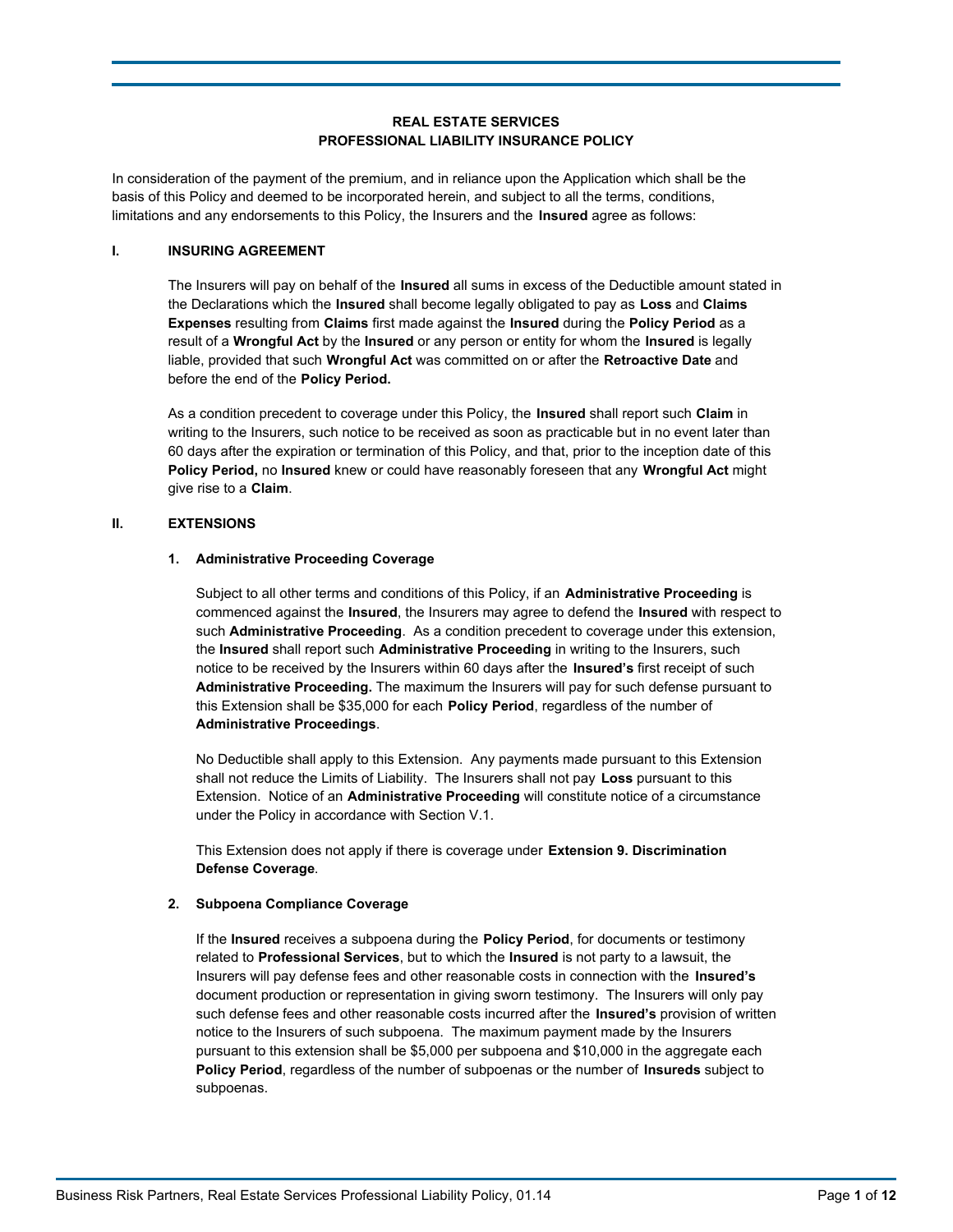No Deductible shall apply to this Extension. Any payments made pursuant to this Extension shall not reduce the Limits of Liability. The Insurers shall not pay **Loss** pursuant to this Extension. Notice of a Subpoena will constitute notice of a circumstance under the Policy in accordance with Section V.1.

#### **3. Witness and Attendance Expense Coverage**

Subject to all other terms and conditions, **Witness and Attendance Expense Coverage** shall reimburse the **Named Insured** up to \$10,000 for each **Claim** and \$30,000 in the aggregate for all **Claims** during the **Policy Period**.

No Deductible shall apply to the **Witness and Attendance Expense Coverage** afforded by this Extension. Any payments made pursuant to this Extension shall not reduce the Limits of Liability.

### **4. Mediation/Deductible Credit Coverage**

If a **Claim** is fully and finally resolved to the satisfaction of all parties including the Insurers as a direct result of the operation of the mediation process, as opposed to settlement or compromise, or by any other means, the **Insured's** Deductible obligation for such **Claim** shall be reduced by fifty percent (50%) up to a maximum reduction of \$25,000.

#### **5. Spousal Extension Coverage**

If a **Claim** against an **Insured** includes allegations against the lawful spouse of such **Insured** solely by reason of (a) such spousal status, or (b) such spouse's ownership interest in property or assets that are sought as recovery for such **Claim**, any sums for which such spouse becomes legally obligated to pay on account of such **Claim** shall be deemed **Loss**.

All terms and conditions of this Policy, including the Deductible, applicable to **Loss** and **Claims Expenses** sustained by an **Insured** in the **Claim** shall also apply to such spousal loss.

This Extension shall not apply to the extent the **Claim** alleges any act, error or omission by such spouse.

### **6. Personal Injury Coverage**

Subject to all other terms and conditions, this Policy covers **Loss** and **Claims Expenses** the **Insured** becomes legally obligated to pay as a result of **Claim** arising out of **Personal Injury**.

#### **7. Confidentiality Coverage**

Subject to all other terms and conditions, this Policy covers **Loss** and **Claims Expenses** the **Insured** becomes legally obligated to pay as a result of **Claims** arising out of the **Insured's** unintentional disclosure of confidential or proprietary information.

#### **8. E-Professional Services Coverage**

Subject to all other terms and conditions, this Policy covers **Loss** and **Claims Expenses** the **Insured** becomes legally obligated to pay as a result of **Claims** arising out of the **Insured's** conduct of **E-Professional Services**.

### **9. Discrimination Defense Coverage**

Subject to all other terms and conditions, this Policy covers **Claims Expenses** applicable to Exclusion 7 of this Policy. There remains no coverage for **Loss** pursuant to Exclusion 7.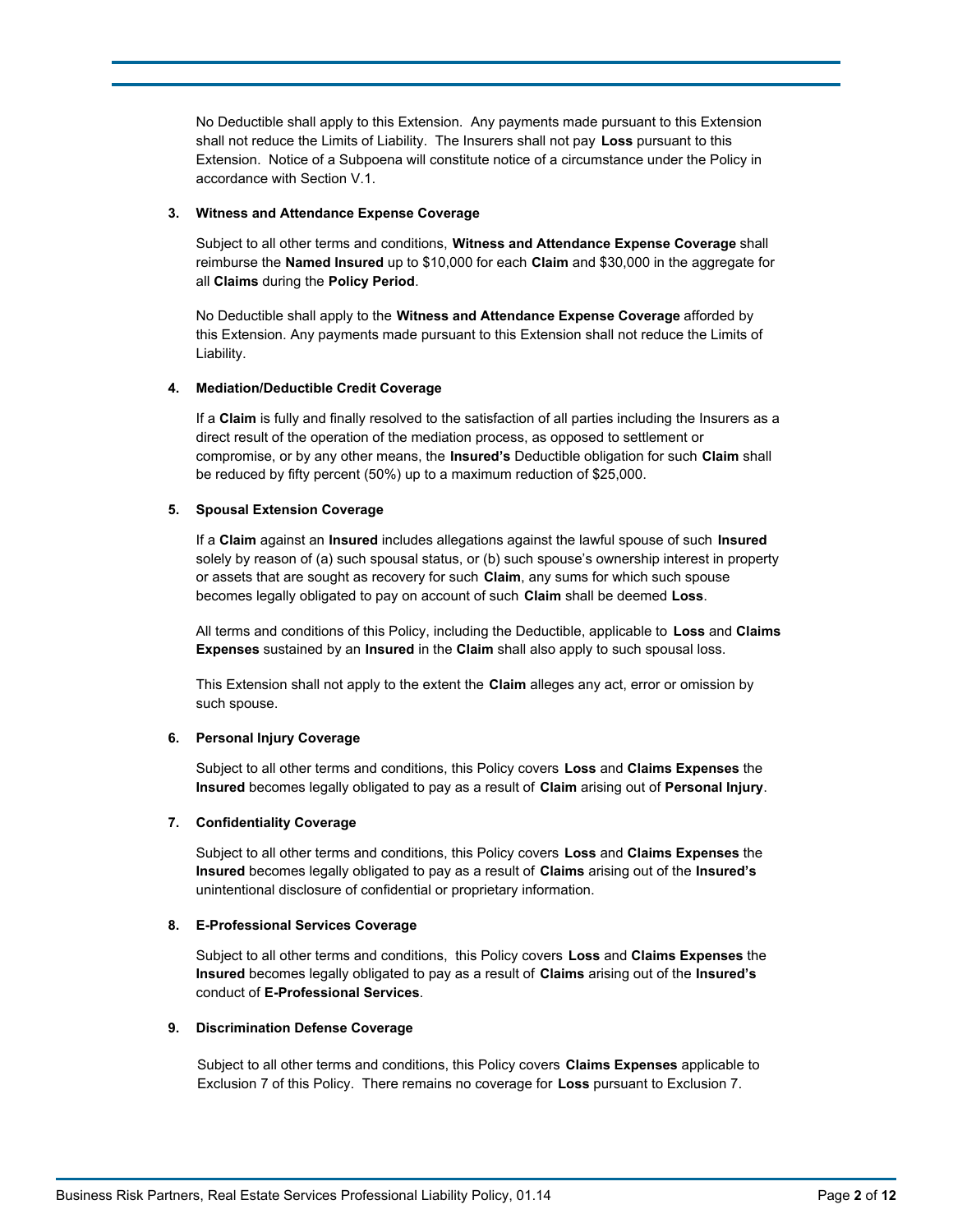Notwithstanding anything to the contrary in the Policy, the Insurers agree to provide coverage only for **Claims Expenses** arising out of this Extension.

The Deductible shall apply to this Extension. The aggregate Limit of Liability for payment of **Claims Expenses** under this Extension is set forth in Item 3 (C) of the Declarations which amount will be included within, and not be in addition to, the Limits of Liability in Item 3 (A) & (B).

If this Extension applies, no coverage will be afforded under **Extension 1. Administrative Proceeding Coverage**.

### **10. Open House Coverage**

Subject to all other terms and conditions, this Policy covers **Loss** and **Claims Expenses** the **Insured** becomes legally obligated to pay as a result of an **Open House Claim.**

It is understood and agreed that **Open House** coverage shall be subject to a Limit of Liability as identified under ITEM 3 (D) of the Declarations page. The Deductible shall apply to this Extension. This Limit of Liability shall be part of and not in addition to the Limit of Liability stated in Item 3 (A) & (B) of the Declarations.

#### **11. Lock Box Claim Coverage**

Subject to all other terms and conditions, this Policy covers **Loss** and **Claims Expenses** the **Insured** becomes legally obligated to pay as a result of **Claims** arising out of a **Lock Box Claim**.

It is understood and agreed that **Lock Box Claim** coverage shall be subject to a Limit of Liability as identified under ITEM 3 (E) of the Declarations page. The Deductible shall apply to this Extension. This Limit of Liability shall be part of and not in addition to the Limit of Liability stated in Item 3 (A) & (B) of the Declarations.

### **12. Pollution Coverage**

Subject to all other terms and conditions of this Policy, the Insurers agree to provide coverage for **Loss** and **Claims Expenses** based upon, arising out of, directly or indirectly, or in any way involving the discharge, dispersal, release or escape of pollution or contamination of any kind or any governmental or regulatory directive or request to test for, monitor, clean up, remove, contain, treat, detoxify or neutralize pollution or contamination of any kind.

The Deductible shall apply to this Extension. The per **Claim** and aggregate Limit of Liability for payment of **Loss** and **Claims Expenses** under this Extension is set forth in Item 3 (F) of the Declarations which amount will be included within, and not be in addition to, the Limits of Liability in Item 3 (A) & (B).

### **13. Mold Coverage**

Subject to all other terms and conditions of this Policy, the Insurers agree to provide coverage for **Loss** and **Claims Expenses** based upon, arising out of, directly or indirectly, or in any way involving the the formation, growth, presence, release, dispersal, containment, removal, testing for, or detection or monitoring of, or failure to detect or monitor or warn about any molds, fungi, spores, or other similar growth or organic matter, including but not limited to Aspergillus, Penicillium, or any strain or type of Stachybotris, commonly collectively referred to as the "Black Molds"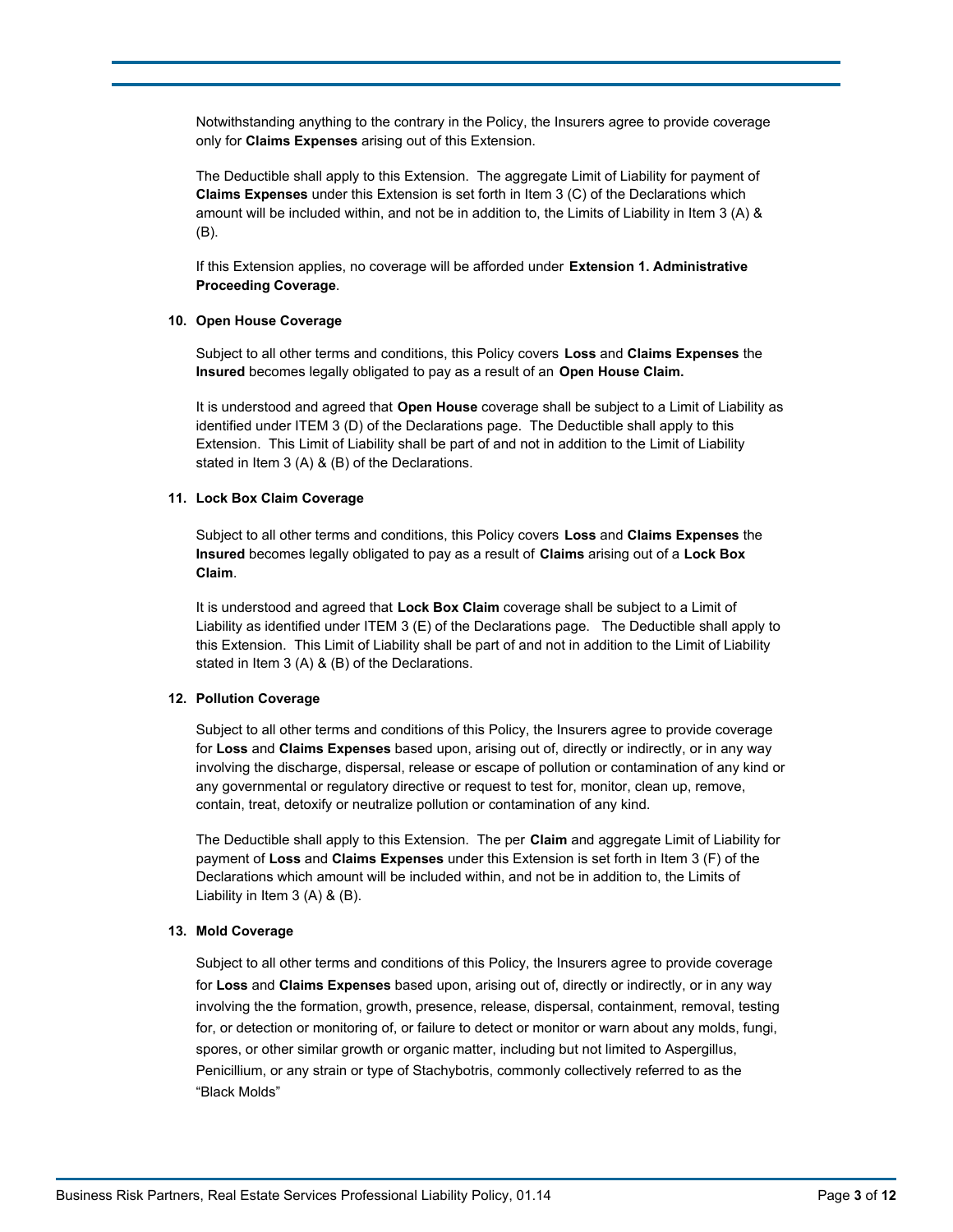The Deductible shall apply to this Extension. The per **Claim** and aggregate Limit of Liability for payment of **Loss** and **Claims Expenses** under this Extension is set forth in Item 3 (G) of the Declarations which amount will be included within, and not be in addition to, the Limits of Liability in Item 3 (A) & (B).

# **III. DEFINITIONS**

**1. "Administrative Proceeding"** means any proceeding or investigation brought by any federal, state, or municipal agency, insurance department or quasi-governmental authority to investigate charges of professional misconduct in the performance of **Professional Services**.

## **2. "Affiliated Entity" means**

- a) any entity owned or controlled by any **Insured**, or
- b) any person or entity which owns or controls any **Insured**, or
- c) any entity which is under common ownership or control with any **Insured**, or
- d) any entity of which any **Insured** is a director, officer, partner or principal shareholder;
- **3. "Claim(s)"** means any civil action, suit, proceeding, or written demand for money or Professional Services received by any **Insured** seeking to hold the **Insured** responsible for **Loss** as a result of an alleged **Wrongful Act** committed by any **Insured**.
- **4. "Claims Expenses"** means reasonable and necessary fees, costs and expenses incurred by the Insurers, or by the **Insured** with the prior written consent of the Insurers, subject to the limitations set forth in Section V.2(b) - Consent and Settlement, consisting of fees, costs and expenses resulting from the investigation, adjustment, defense and appeal of **Claims**, including the fees, costs and expenses associated with mediation and arbitration, and also including the cost of appeal bonds; however, the Insurers shall not be obligated to apply for or furnish appeal bonds.

**Claims Expenses** do not include salary charges, wages or expenses of the **Insured** itself or its partners, principals, officers, directors, members or employees of the **Insured**.

- **5. "E-Professional Services"** means **Professional Services** performed electronically utilizing the Internet or a network of two or more computers.
- **6. "Extended Reporting Period"**(if purchased) means the applicable period of time after the end of the **Policy Period** for reporting **Claims** arising out of **Wrongful Acts** committed or alleged to have been committed prior to the end of the **Policy Period** and on or subsequent to the **Retroactive Date**.
- **7. "Insured"** means:
	- a) the **Named Insured** or any **Subsidiary**;
	- b) the estate, heirs, executors, administrators, and legal representatives of an **Insured**, in the event of such **Insured's** death, disability, incapacity, insolvency, or bankruptcy, but only to the extent such **Insured** would have otherwise been provided coverage under this Policy;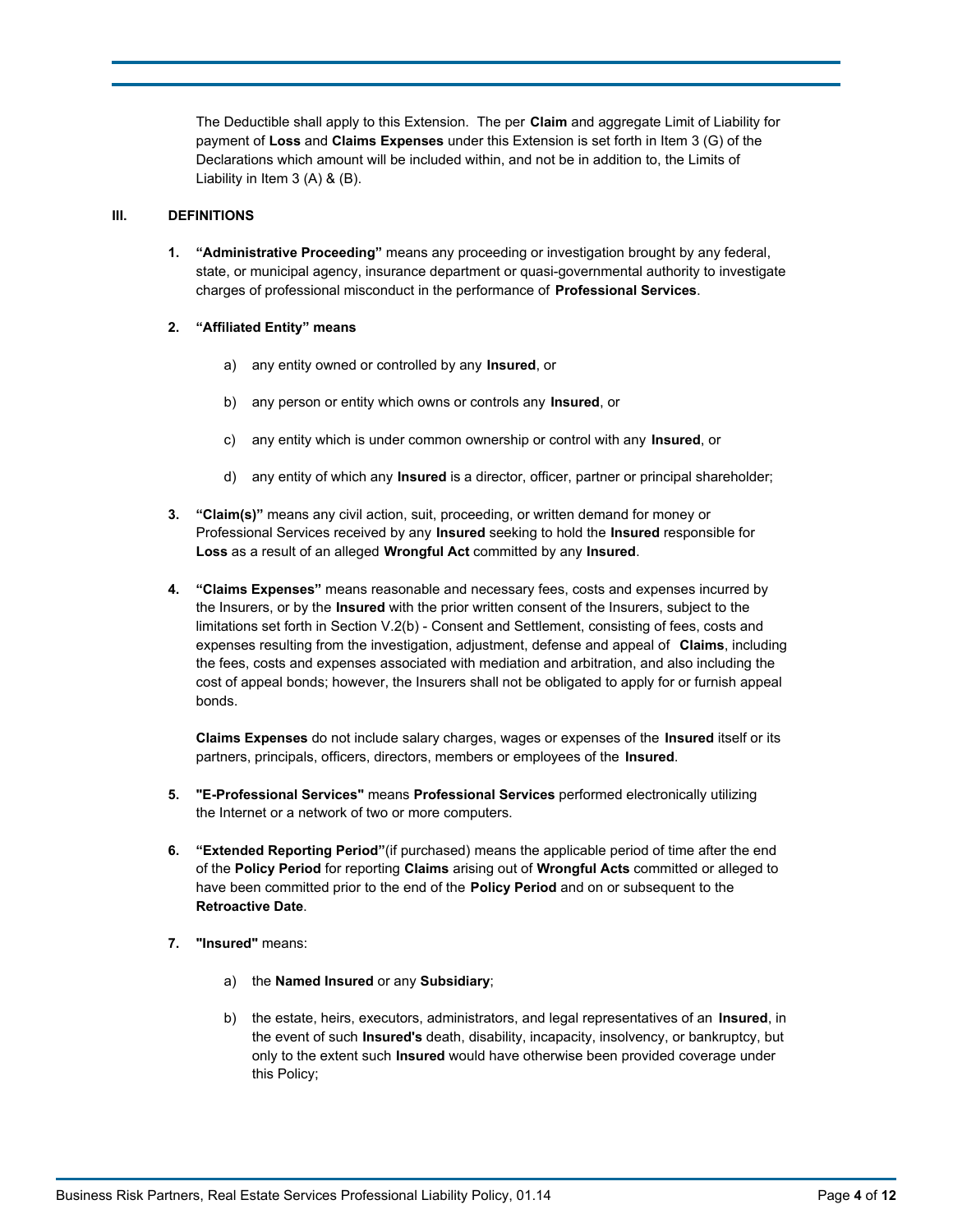- c) any person who is, was, or hereafter becomes a partner, principal, officer, director, member, or employee of an **Insured** but only while acting on behalf of such **Insured**;
- d) any temporary or leased personnel who is paid directly or indirectly by the **Insured**, but only while acting under the direct supervision and on behalf of an **Insured**, and only if the temporary or leased personnel is not otherwise insured for such service.
- e) any independent contractor, when the Insured has agreed in writing to provide insurance for the independent contractor's **Professional Services**, but only for **Professional Services** as a Real Estate Agent/Broker which were rendered, or which should have been rendered, by or for the **Insured** named in Item 1 of the Declarations, and which are otherwise covered by this Policy.
- **8. Lock Box Claim** means any **Claim** arising out of the **Insured's** distribution, maintenance, operation or use of a lockbox or keyless entry system used to gain access when showing properties.
- **9. "Loss"** means a compensatory monetary amount for which the **Insured** may be held legally liable, including judgments (inclusive of any pre-judgment or post-judgment interest), awards, or settlements negotiated with the prior approval of the Insurers, but shall not include:
	- a) any disgorgement, return, withdrawal, restitution or reduction of any sums which are or were in the possession or control of any **Insured**, or any amounts credited to any **Insured's** account;
	- b) fines, sanctions, taxes, penalties or awards deemed uninsurable pursuant to any applicable law;
	- c) punitive, exemplary, treble damages or any other damages resulting from the multiplication of compensatory damages;
	- d) equitable relief, or fees, costs or expenses incurred by the **Insured** to comply with any such equitable relief.
- **10. Named Insured** means the entity indentified in Item 1. of the Declarations Page.
- **11. "Open House"** means an advertised time period (up to 4 hours) during which a specified property is listed for sale by the **Insured** that is open to multiple potential buyers for viewing and inspection while such real property is in the care, custody, or control of the **Insured.**
- **12. "Open House Claim"** means arising out of bodily injury, sickness, disease, emotional distress, mental anguish or death of any person or any injury to, or destruction of, any tangible property, or loss of use thereof to the extent any claim is:
	- a) directly caused by the **Insured** in the performance of the **Professional Services**; and
	- b) occurs during or as the direct result of an **Open House.**
- **13. "Personal Injury"** means false arrest, detention or imprisonment, or malicious prosecution; the publication or utterance of a libel or slander or other defamatory or disparaging material; invasion, infringement or interference with rights of privacy or publicity; wrongful entry or eviction; or invasion of the right of private occupancy.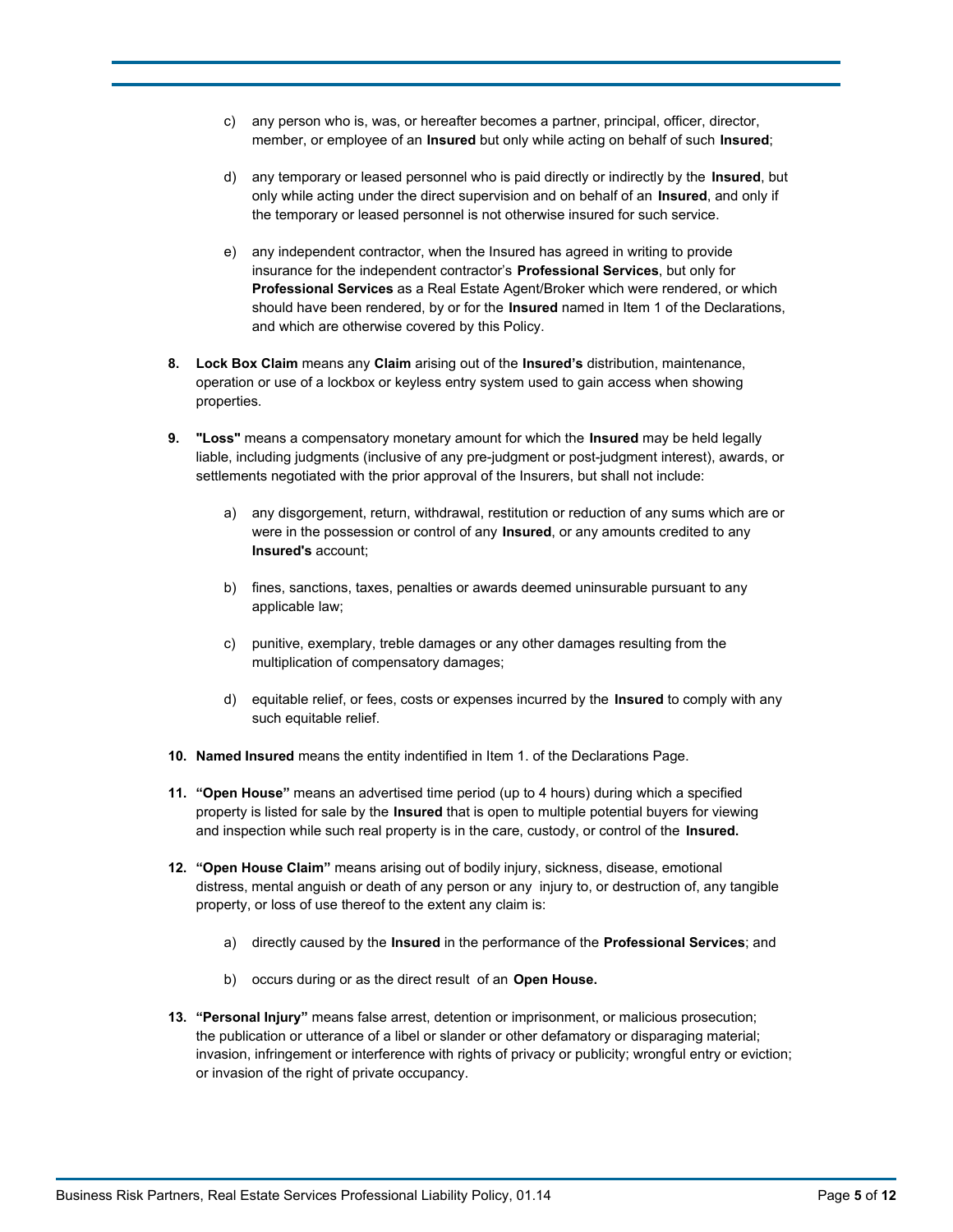- **14. "Policy Period"** means the period set forth in Item 2 of the Declarations or any shorter period that may occur as a result of a cancellation of this Policy, or other termination date, and specifically excludes any **Extended Reporting Period**.
- **15. "Professional Services"** means those services set forth in Item 7 of the Declarations.
- **16. "Retroactive Date"** means the date specified in Item 6 of the Declarations. This Policy shall apply only to **Claims** resulting from **Wrongful Acts** committed entirely on or after that date.
- **17.** "**Subsidiary**" means any entity, other than a joint venture, in which the **Named Insured** has an ownership interest of greater than 50%, provided that such entity:
	- (a) was so owned at the inception date of the Policy;
	- (b) becomes so owned after the inception date of this Policy and its revenues do not exceed 25% of the **Named Insured**'s revenues at the time it becomes so owned;
	- (c) becomes so owned after the inception date of this Policy and its revenues exceed 25% of the **Named Insured**'s revenues at the time it becomes so owned, provided the conditions set forth in Section VI.3 - Acquisitions/Creations are satisfied.

If during the **Policy Period** the **Named Insured** ceases to have an ownership interest of greater than 50% in such entity, coverage under this Policy or any subsequent renewal thereof for such entity shall apply only to its **Wrongful Acts** taking place prior to the date the **Named Insured** ceased having an ownership interest of greater than 50%.

- **18. "Witness Attendance and Expense Coverage"** means any reasonable expenses Incurred by an **Insured** attending any trial, hearing or arbitration proceeding pursuant to the resolution of a **Claim** at Insurers request. It shall not include any lost salary, sales, revenue or billable hours incurred by the **Insured**.
- **19.** "**Wrongful Act(s)**" means any actual or alleged negligent act, error or omission, or series of continuous, repeated, related or interrelated acts, errors or omissions, alleged to have been committed by the **Insured**, solely while performing **Professional Services** for others for a fee.

# **IV. EXCLUSIONS**

This Policy does not apply to any **Claim** based upon, arising out of, directly or indirectly, or in any way involving:

- **1.** intentional wrongdoing, fraud, dishonesty, criminal or malicious acts by the **Insured**, if a judgment or other final adjudication adverse to the **Insured** establishes such an act, omission or willful violation; however, this Exclusion shall not apply to any **Insured** that did not commit, participate in, or have knowledge of any such conduct;
- **2.** claims brought by the **Insured** or **Affiliated Entity**;
- **3.** bodily injury, sickness, disease, emotional distress, mental anguish, outrage, humiliation or death;
- **4.** injury to or destruction of any tangible property including loss of use thereof;
- **5.** the commingling of monies or accounts, or loss of monies received by the **Insured** or credited to the **Insured's** account;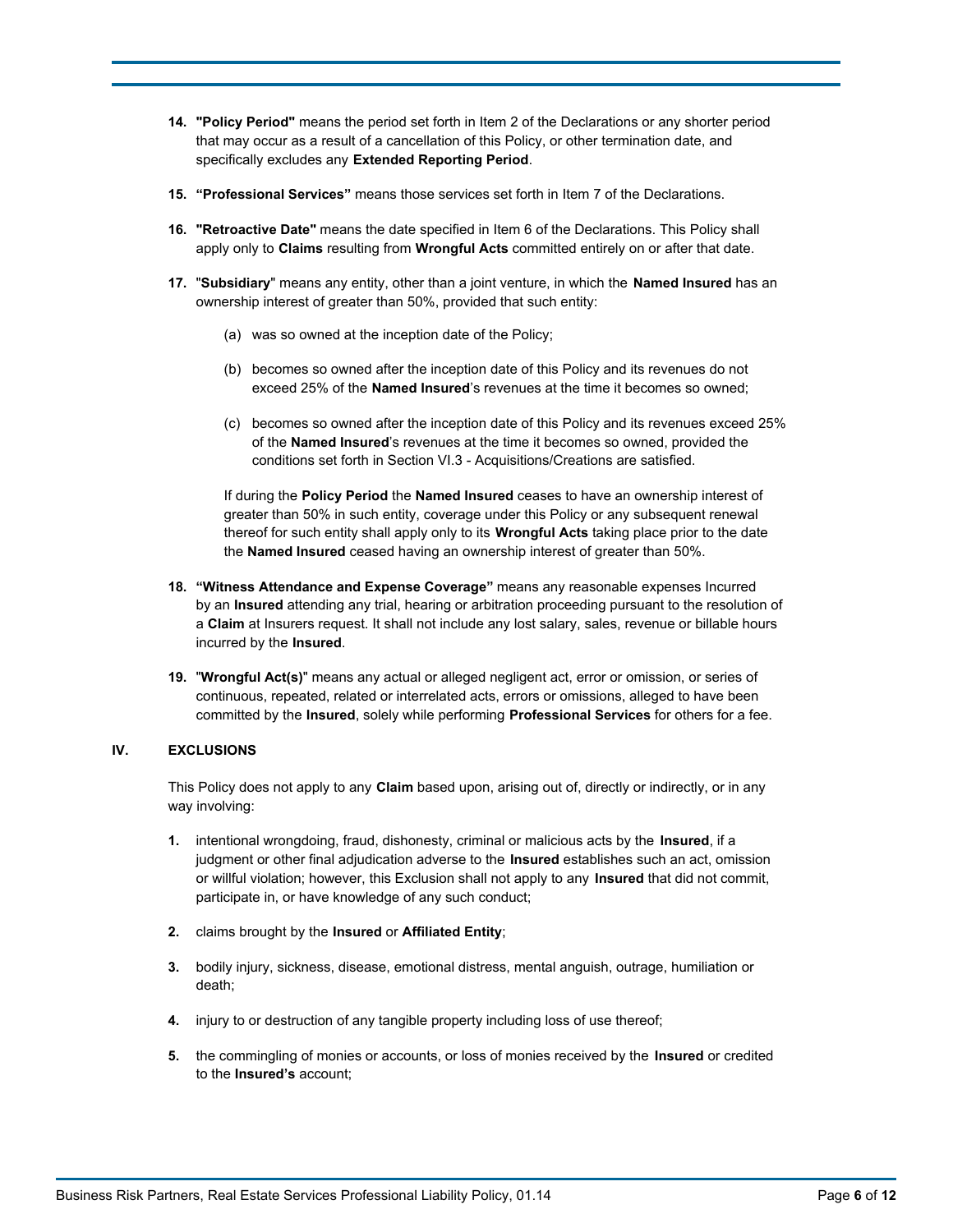- **6.** infringement of copyright; plagiarism, piracy or misappropriation of ideas; or infringement of title, slogan, trademark, trade name, trade dress, service mark or service name **,** actual or alleged misappropriation of trade secrets, or proprietary or confidential information;
- **7.** discrimination, humiliation, harassment, or misconduct by the **Insured** because of race, creed, color, age, gender, sex, sexual preference or orientation, national origin, religion, disability, handicap, marital status, or any other class protected under federal, state, local or other law;
- **8.** by an employee, former employee, or job applicant, of the **Insured**;
- **9.** the gaining in fact of any personal profit or advantage to which the **Insured** is not legally entitled, or out of any disputes involving the **Insured's** fees or charges;
- **10.** the liability of others assumed by the **Insured** under any contract or agreement, written or oral, unless such liability would have attached to the **Insured** even in the absence of such an agreement;
- **11.** violations of the Employee Retirement Income Security Act of 1974, as amended, or any rules or regulations promulgated hereunder, or similar provisions of any federal, state or local statutory law or common law;
- **12.** any product developed by you for multiple sale or mass distribution, including but not limited to, computer programs or software;
- **13.** the manufacture, mining, processing, distribution, testing, remediation, removal, storage, disposal, sale, use of, or exposure to asbestos or materials or products containing asbestos, whether or not there is another cause of **Loss** which may have contributed concurrently or in any sequence to a **Loss**.
- **14.** war, invasion, acts of foreign enemies, hostilities (whether war be declared or not), civil war, rebellion, revolution, insurrection, military or usurped power or confiscation or nationalization or requisition or destruction of or damage to property by or under the order of any government or public or local authority.
- **15.** any actual or alleged guarantee, promise, warranty, projection, estimate or representation, either express or implied, made by any Insured in relation to the future value of any real or personal property, availability of funds, investment or rate of return or investment;
- **16.** the formulation, promotion, syndication, offer, sale or management of any limited or general partnership, or any interest therein;
- **17.** any transaction in which any **Insured** has a direct or indirect beneficial ownership interest as a buyer or seller of real property; however, this exclusion does not apply to real property to which any **Insured** has taken legal title solely for immediate resale and has entered into a written contract to sell not later than one hundred and eighty (180) days after taking legal title;
- **18.** services which may only be performed by a property developer, builder, architect, engineer, surveyor, construction manager, insurance agent or broker, mortgage banker or broker, escrow agent, title abstractor, title agent, or any other professional services for which a state or federal license is required other than **Professional Services**;
- **19.** the rendering of any financial advice, including, but not limited to, Tax Deferred 1031 exchange transactions/services;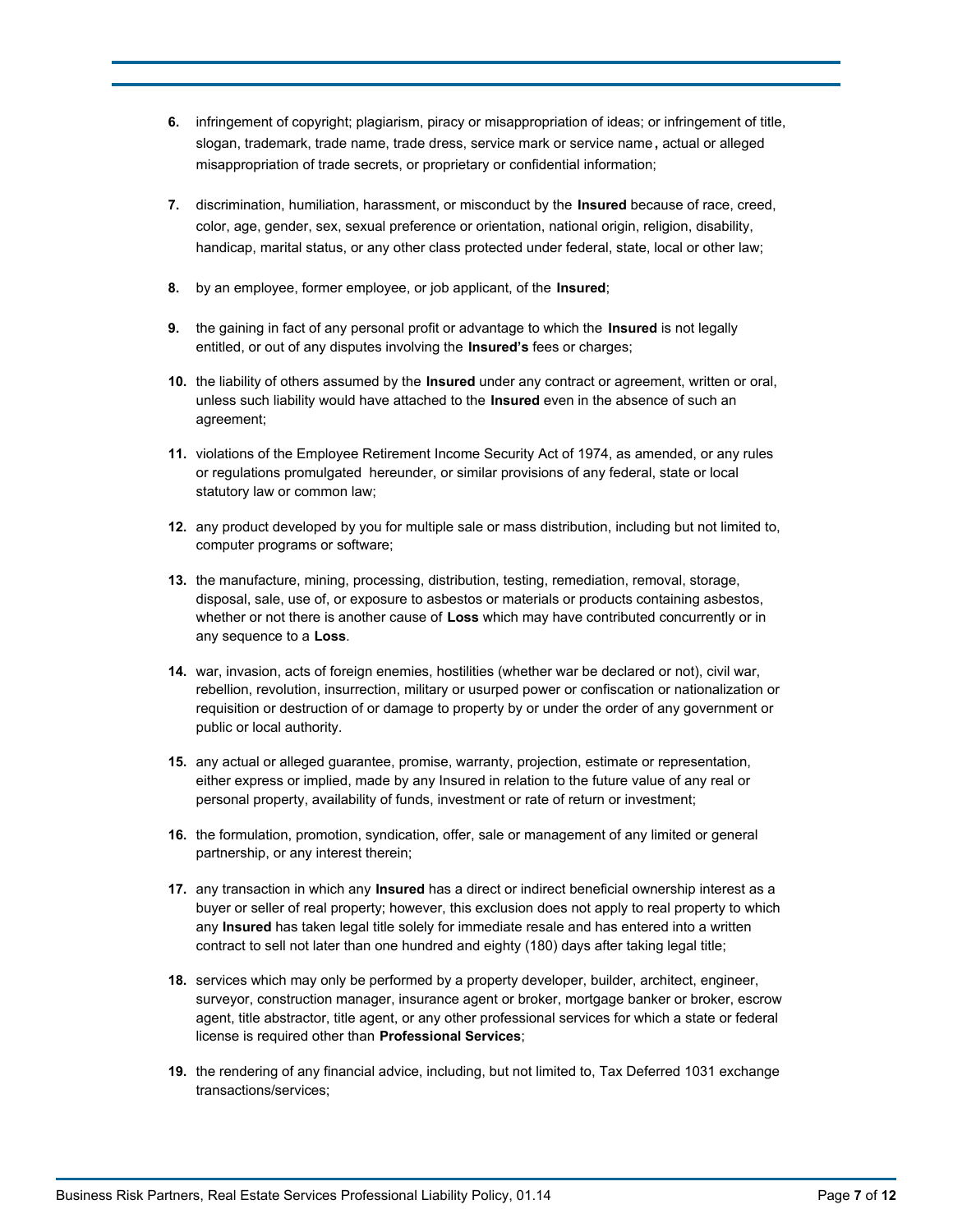- **20.** any actual or alleged construction defects including, but not limited to, failure to disclose or discover construction defects;
- **21.** an appraisal of real property prepared on behalf of or in connection with any real estate syndication, or any securities related activity including, but not limited to, the sale, exchange, trade or development of such real property on behalf of others and which is required to be registered with the Securities and Exchange Commission (SEC) or any state regulatory agency which regulates investments made as a public offering;
- **22.** the actual or alleged guarantee or promise of the availability of funds, or a specified rate of return or specified amount of interest;
- **23.** failure to maintain insurance;
- **24.** any actual or alleged guarantees or warranties of any kind or nature whatsoever.

### **V. CLAIMS**

## **1. Notice Requirements**

### a. **Actual Claims**

In the event of a **Claim,** the **Insured** shall as a condition precedent to the coverage afforded by this Policy:

- i. Give written notice, which notice must be received by the Insurers as soon as practicable but in no event later than 60 days from the expiration of the **Policy Period**. Such notice shall contain particulars sufficient to identify the **Insured** and claimant, and complete information regarding the facts and circumstances surrounding the involved matter.
- ii. Immediately forward to the Insurers every demand, notice, summons and/or pleading received by the **Insured**.

### b. **Potential Claims**

If the **Insured** becomes aware of an actual or alleged **Wrongful Act** that may reasonably be expected to give rise to a **Claim**, and if the **Insured** reports such **Wrongful Act** to the Insurers in writing during the **Policy Period**, then any **Claim** subsequently arising from such **Wrongful Act** shall be deemed under this Policy to be a **Claim** made during the **Policy Period** in which such written notice is received by the Insurers.Such written notice to the Insurers shall include a complete and comprehensive statement of the facts and circumstances surrounding the **Wrongful Act**.

All notices under this Policy shall be given in writing as described in Item 8 of the Declarations, and with reference to the Policy Number indicated in the Declarations. Notice shall not become effective until the date of receipt by the Insurers.

# **2. Defense, Consent and Settlement**

### a) **Defense**

The Insurers have the sole right to appoint defense counsel and the right and duty to defend an **Insured** against any **Claim** that is covered by this Policy. Insurers have no duty to defend an **Insured** against any **Claim** to which this Policy does not apply. Insurers right and duty to defend an **Insured** against any **Claim** ceases when the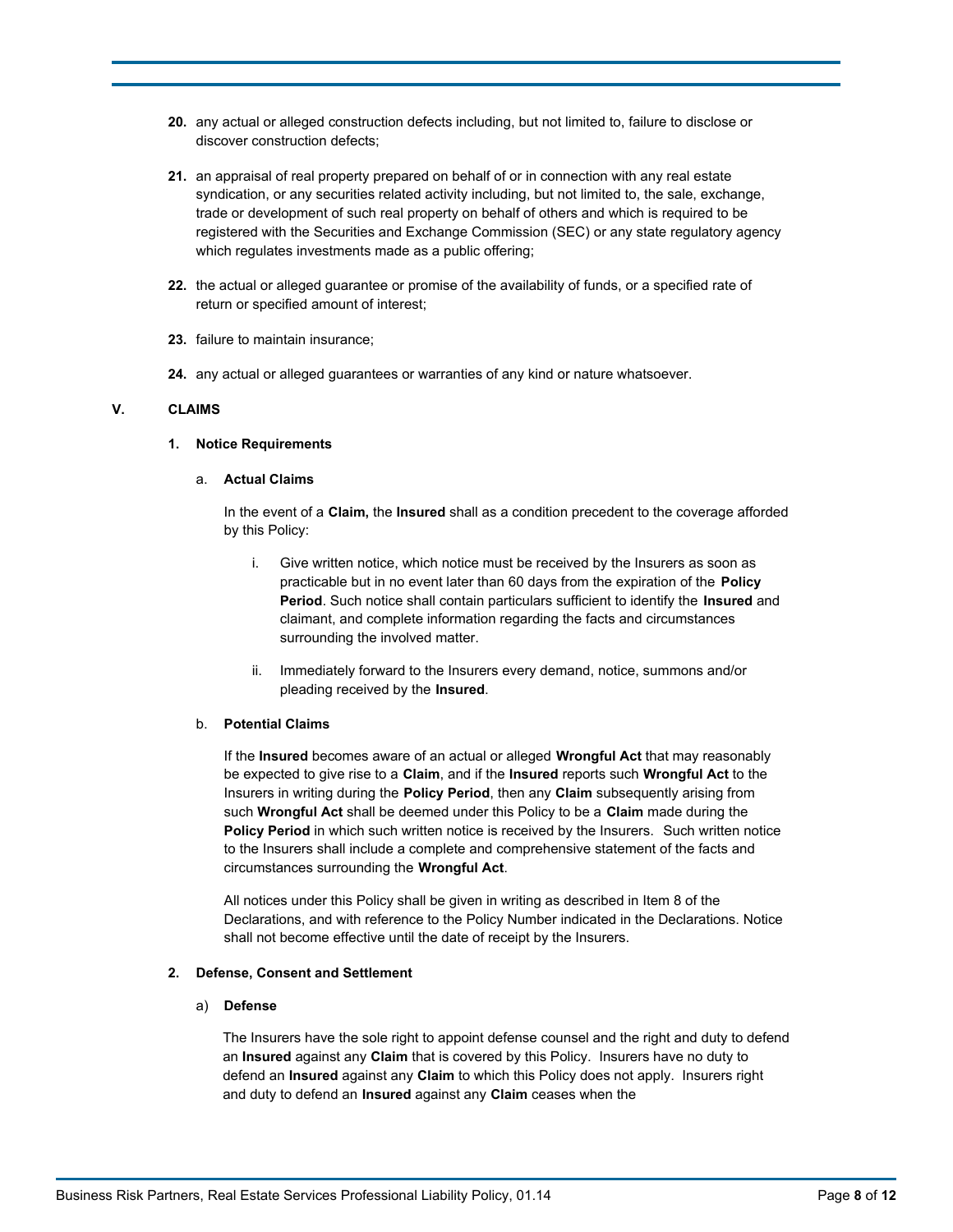Insurers have exhausted the applicable limit of insurance in payment of **Loss** or **Claim Expenses**.

#### b) **Consent and Settlement**

As a condition precedent to coverage under this Policy, the **Insured** shall not admit liability, settle any **Claim**, or incur any **Claims Expenses,** without the prior written consent of the Insurers. The Insurers have the right to make such investigation and conduct negotiations and, with the written consent of the **Insured**, effect settlement of any **Claim**  as the Insurers deem reasonable.

If the **Insured** refuses to consent to a settlement or compromise recommended by the Insurers and elects to contest or continue to contest the **Claim**, the Insurers' liability shall not exceed the amount for which the Insurers would have been liable for **Loss** and **Claims Expenses** if the **Claim** had been so settled when and as so recommended, and the Insurers shall have the right to withdraw from the further defense of the **Claim** by tendering control of the defense thereof to the **Insured**.

The Insurers shall not be obligated to pay any **Loss** or **Claims Expenses**, or to undertake or continue the defense of any **Claim**, after the applicable limit of the Insurers' liability has been exhausted by payment of **Loss** and **Claims Expenses** or after deposit of the applicable limit of the Insurers' liability with or subject to control of a court of competent jurisdiction.

### **3. Cooperation and Subrogation**

The **Insured** shall provide the Insurers with such cooperation, assistance and information as the Insurers may request, all without charge to the Insurers.

In the event of any payment under this Policy, the Insurers shall be subrogated to all of the **Insured's** rights of recovery, and the **Insured** shall preserve and secure, and not prejudice, such rights.

### **4. Territory**

This Policy applies to **Wrongful Acts** committed by the **Insured** anywhere in the world; provided, however, that any **Claim** made as a result of such **Wrongful Acts** must be brought and held against the **Insured** in the United States of America, its territories or possessions.

### **VI. GENERAL CONDITIONS**

### **1. Limits of Liability/Deductible**

The Insurers' maximum liability for all **Loss** and **Claims Expenses** resulting from each **Claim**  shall be the Limit of Liability for each **Claim** set forth in Item 3(A) of the Declarations. The limits set forth in Items 3(C), 3(D), 3(E), 3(F), and 3(G) of the Declarations are sublimits of and operate to erode the Limit of Liability set for in Item 3(A). The Insurers' maximum aggregate liability for all **Loss** and **Claims Expenses** resulting from all **Claims** covered by this Policy shall be the aggregate Limit of Liability for all **Claims** set forth in Item 3(B) of the Declarations.

All **Claims** arising out of the same **Wrongful Act** shall be considered first made within the **Policy Period** in which the earliest of such **Claims** was first made and all such **Claims** shall be subject to one such Limit of Liability as set forth in Item 3(A) of the Declarations. For purposes of the Limits of Liability, continuous, repeated, related or interrelated **Wrongful Acts**  shall be considered as one **Wrongful Act**.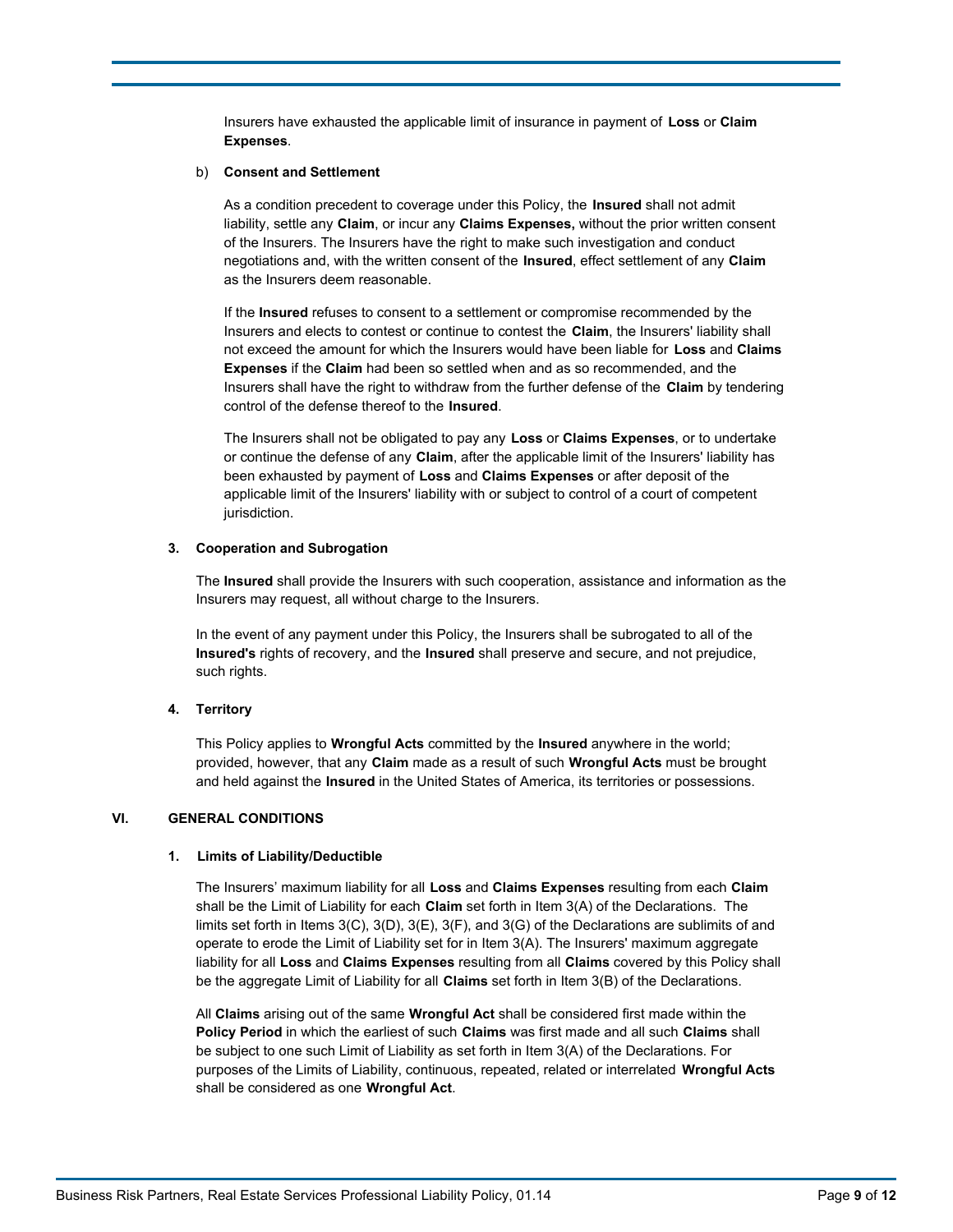The Limits of Liability of the Insurers for any **Extended Reporting Period** shall be part of, and not in addition to, the Limits of Liability of the Insurers for the **Policy Period**.

The Insurers shall only be liable for **Loss** and **Claims Expenses** which are in excess of the Deductible stated in Item 4 of the Declarations. This Deductible shall apply separately to each **Claim** and shall be borne by the **Insured** and remain uninsured. For purposes of the Deductible, **Claims** arising out of one **Wrongful Act** or out of continuous, repeated, related, or interrelated **Wrongful Acts** shall be considered as arising out of one **Wrongful Act**, and only one Deductible amount shall apply thereto. The Deductible shall not reduce or increase the Limits of Liability.

**Claims** made against more than one **Insured** arising out of one **Wrongful Act** under this Policy shall not operate to increase the Limits of Liability.

#### **2. Extended Reporting Period**

- a. If the **Insurers** cancel or refuse to renew this Policy, the **Named Insured** shall have the right to purchase an **Extended Reporting Period** to apply to **Claims** first made against the **Insured** and reported to the Insurers during the **Extended Reporting Period.** The additional premium charged shall be calculated as follows:
	- 1 year  $@$  125% of the annual premium
	- 2 years @ 150% of the annual premium
	- 3 years @ 175% of the annual premium

but only with respect to **Claims** arising out of **Wrongful Acts** committed before the date of such cancellation or non-renewal. This **Extended Reporting Period** is subject to all other terms, conditions, limitations and endorsements of this Policy.

- b. If the **Named Insured** cancels or fails to renew this Policy, the **Named Insured** shall have the right to purchase an **Extended Reporting Period** to apply to **Claims** first made against the **Insured** and reported to the Insurers during the **Extended Reporting Period.**  The additional premium charged shall be calculated as follows:
	- 1 year  $@$  125% of the annual premium
	- 2 years @ 150% of the annual premium
	- 3 years @ 200% of the annual premium

but only with respect to **Claims** arising out of **Wrongful Acts** committed before the date of such cancellation or non-renewal. This **Extended Reporting Period** is subject to all other terms, conditions, limitations of and any endorsements to this Policy.

As a condition precedent to the **Named Insured**'s right to purchase the **Extended Reporting Period**, the full premium for this Policy and **Policy Period** must have been paid.

The **Named Insured**'s right to purchase the **Extended Reporting Period** must be exercised by notice in writing received by the Insurers not later than 30 days following the non-renewal or cancellation date of this Policy, and must include, within that same 30-day period, payment of premium for the applicable **Extended Reporting Period**. If such notice is not so given to the Insurers, the **Named Insured** shall not, at a later date, be able to exercise such right. At the commencement of any **Extended Reporting Period**, the entire premium thereafter shall be deemed earned.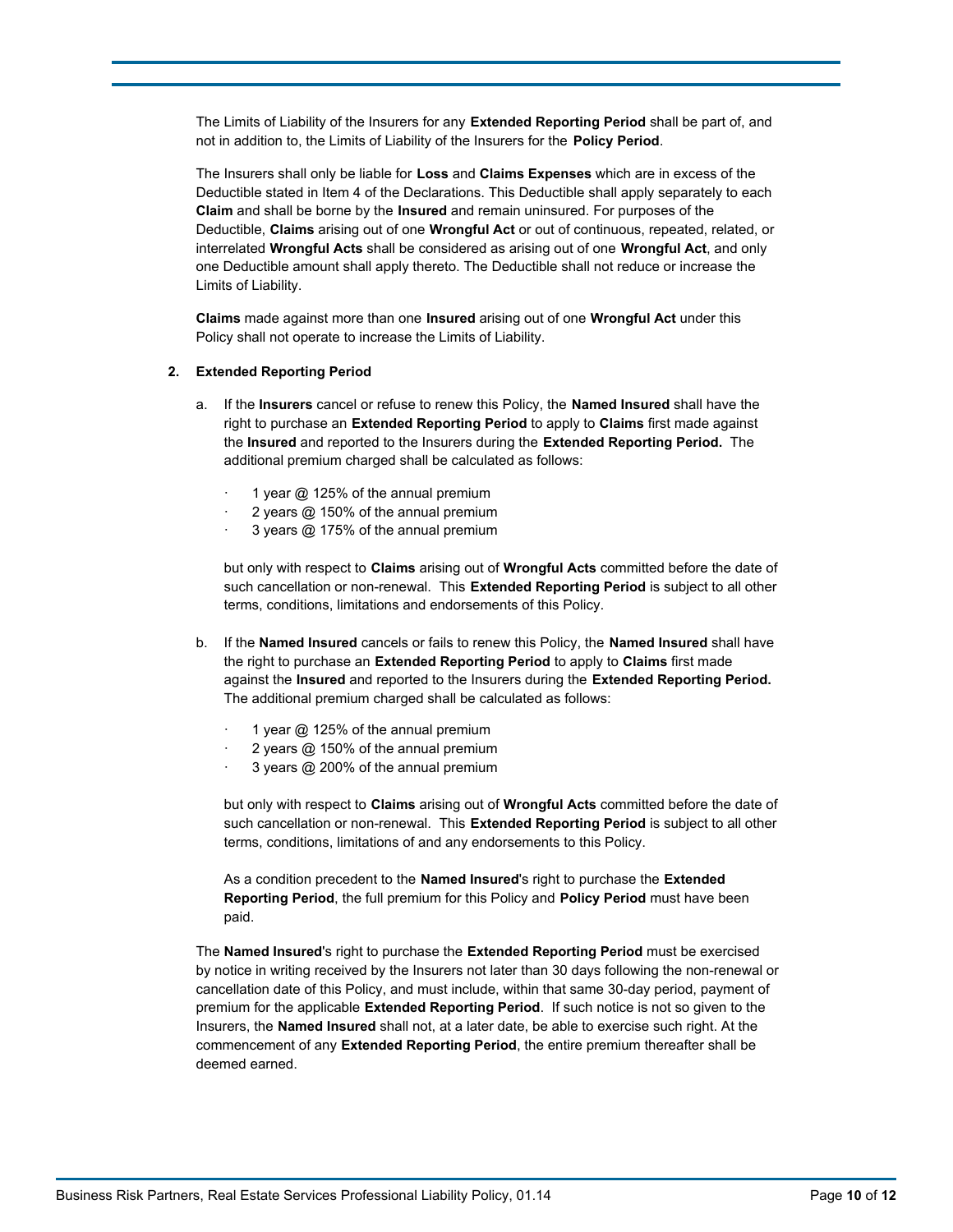The Limits of Liability for the **Extended Reporting Period** shall be part of, and not in addition to, the Limits of Liability for the **Policy Period**.

#### **3. Acquisitions/Creations**

If during the **Policy Period** the **Named Insured** acquires or creates an entity pursuant to Section III.13(c) - **Subsidiary**, such entity shall be considered an **Insured** under this Policy for a period of 90 days from the date of the acquisition or creation, but only for **Wrongful Acts**  committed after the date of acquisition or creation. Coverage beyond 90 days will apply if:

- a) Written notice of such acquisition or creation is provided to the Insurers;
- b) the **Named Insured** provides the Insurers with information that they may require;
- c) the **Insured** accepts any special terms, conditions, exclusions, or additional premium charges as may be required by the Insurers; and
- d) the Insurers, at their sole discretion, agree to provide such coverage.

### **4. Other Insurance**

If any **Claim** or **Wrongful Act** noticed to the Insurers under this Policy is insured by another valid policy or policies, then this Policy shall apply only in excess of the amount of any deductibles, retentions and limits of liability under such other policy or policies, whether such other policy or policies are stated to be primary, contributory, excess, contingent or otherwise, unless such other insurance is written specifically excess of this Policy by reference in such other policy to the Policy Number indicated on this Policy's Declarations.

#### **5. Reimbursement of Insurers**

If the Insurers have paid any **Loss** and/or **Claims Expenses** in excess of the applicable Limit of Liability or within the amount of the applicable Deductible, the **Insured** shall be liable to the Insurers for any and all such amounts and, upon demand, shall pay such amounts to the Insurers promptly.

### **6. Alteration and Assignment**

No change, modification, or assignment of interest under this Policy shall be effective except when made by written endorsement signed by an authorized representative of the Insurers.

### **7. Warranty of Application and Entire Contract**

The Insured has provided information, including an application with claim and loss history, to Insurers or their representatives which has induced Insurers or their representatives to issue this policy. The **Named Insured**, for itself and on behalf of all **Insureds,** warrants the truth of such information at the effective date of this policy. This information is considered to be part of this Policy and material to the issuance of this Policy.

By acceptance of this Policy, the **Insured** agrees that the statements in the Declarations and Application are its agreements and representations, that this Policy is issued in reliance upon the truth of such representations, and that this Policy embodies all agreements existing between the **Insured** and the Insurers.